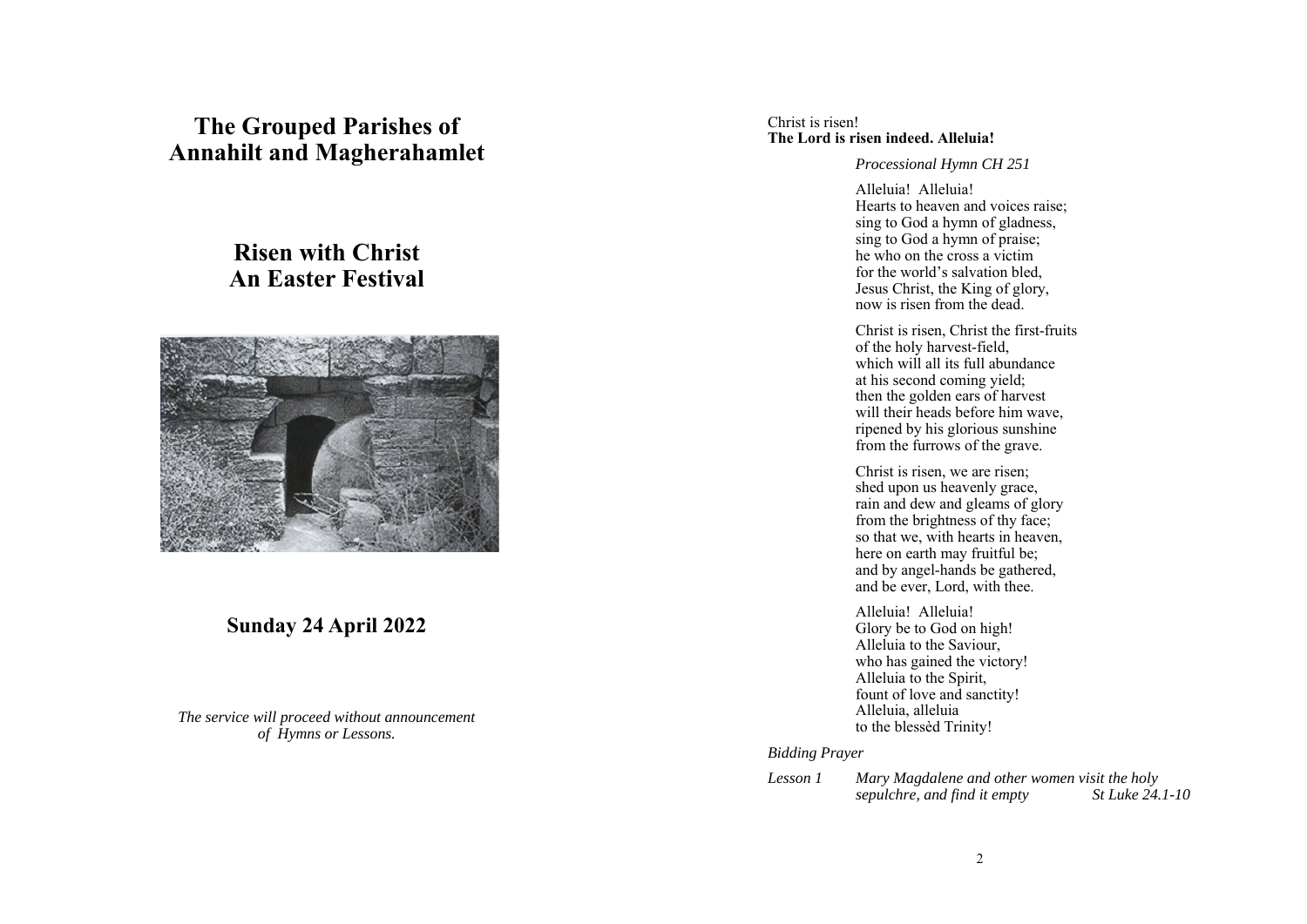#### *The Easter Anthems*

Christ our passover is | sacri • ficed | for us; therefore | let us | keep the | feast, Not with the old leaven nor with the leaven of  $|$  malice  $\cdot$  and  $|$ wickedness; but with the unleavened bread | of sin | cerity • and | truth. Christ being raised from the dead | dieth • no | more: death hath no | more do | minion | over him. For in that he died he died unto | sin | once: but in that he liveth he  $|$  liveth  $|$  unto  $|$  God. Likewise reckon ye also yourselves to be dead indeed | unto | sin: but alive unto God through | Jesus | Christ our | Lord. Christ is | risen • from the | dead: and become the first | fruits of | them that | slept. For since by  $|$  man came  $|$  death: by man came also the resur | rection| of the | dead. For as in Adam | all | die: even so in Christ shall | all be | made a | live.

Glory to the Father and | to the | Son: and | to the | Holy | Spirit; as it was in the be  $|$  ginning is  $|$  now: and shall be for  $|$  ever. A-| men

*Lesson 2 Peter and John visit the empty tomb and find the grave-clothes set aside St John 20.3-20* 

*Hymn T & P 94* 

Low in the grave he lay, Jesus my saviour, waiting the coming day, Jesus my Lord!

*Up from the grave he arose with a mighty triumph he o'er his foes; he arose, a victor from the dark domain, and he lives for ever with his saints to reign he arose, he arose, Alleluia - Christ arose!* 

Vainly they guard his bed, Jesus my saviour, vainly they seal the dead, Jesus my Lord!

Death cannot keep his prey, Jesus my saviour, he tore the bars away, Jesus my Lord!

*Up from the grave he arose with a mighty triumph he o'er his foes; he arose, a victor from the dark domain, and he lives for ever with his saints to reign he arose, he arose, Alleluia - Christ arose!* 

*Lesson 3 Christ appears to Mary Magdalene and talks with her, and she supposes him to be the gardener St John 20.11-18* 

#### *Hymn CH 290*

Walking in a garden at the close of day, Adam tried to hide him when he heard God say: 'Why are you so frightened, why are you afraid? You have brought the winter in, made the flowers fade'.

Walking in a garden where the Lord had gone, three of the disciples – Peter, James and John; they were very weary, could not keep awake, while the Lord was kneeling there, praying for their sake.

Walking in a garden at the break of day, Mary asked the gardener where the body lay; but he turned towards her, smiled at her and said: 'Mary, spring is here to stay, only death is dead'.

*Lesson 4 Christ appears to two of his disciples and walks and talks with them as they journey from Jerusalem to Emmaus St Luke 24.13-16, 28-35* 

#### *Hymn CH 253*

As we walked home at close of day, a stranger joined us on our way. He heard us speak of one who'd gone, and when we stopped, he carried on.

 'Why wander further without light? Please stay with us this troubled night. We've shared the truth of how we feel. and now would like to share a meal.'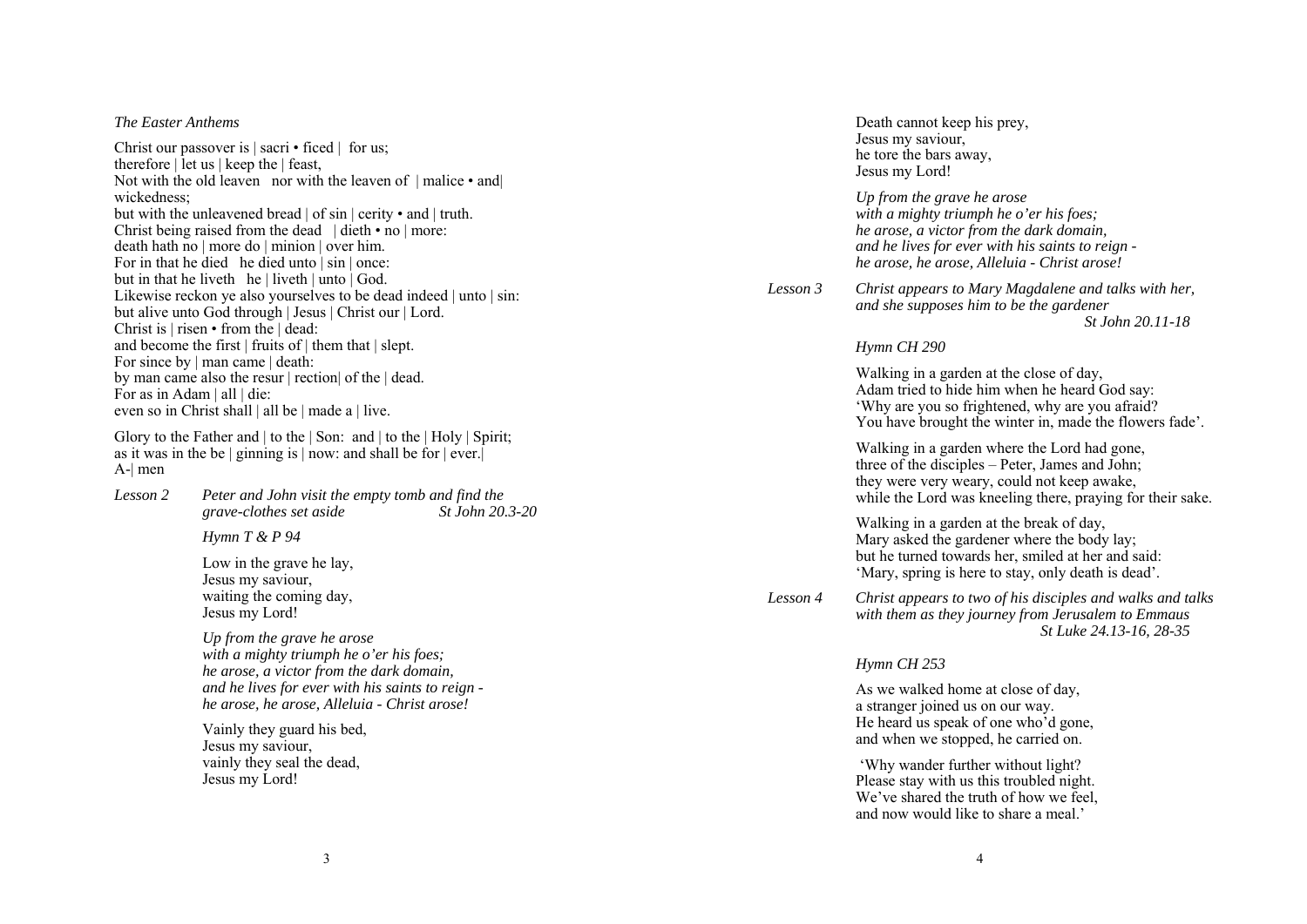| We sat to eat our simple spread,          |
|-------------------------------------------|
| then watched the stranger take the bread; |
| and, as he said the blessing prayer,      |
| we knew that someone else was there.      |

No stranger he; it was our eyes which failed to see in stranger's guise, the Lord who, risen from the dead, met us when ready to be fed.

Alleluia! Alleluia! Alleluia! Alleluia! As Mary and our sisters said, 'The Lord is risen from the dead!'

*Lesson 5 Christ talks with his disciples in hiding, and shows them his risen Body St John 20.19; St Luke 24.37-40, St John 20. 20-23* 

*Hymn CH 286*

The strife is o'er, the battle done; now is the victor's triumph won; O let the song of praise be sung: *Alleluia!* 

Death's mightiest powers have done their worst, and Jesus has his foes dispersed; let shouts of praise and joy outburst: *Alleluia!* 

On the third morn he rose again, glorious in majesty to reign; O let us swell the joyful strain: *Alleluia!* 

He broke the bonds of death and hell, the bars from heav'n's high portals fell; let hymns of praise his triumph tell: *Alleluia!* 

Lord, by the stripes which wounded thee from death's dread sting thy servants free, that we may live, and sing to thee: *Alleluia!*

| Lesson 6 | The Apostle, Thomas, is doubtful of the Resurrection<br>of Christ, and is given convincing proof<br><i>St John 20.24-29</i>                                                                                                                                    |                                       |
|----------|----------------------------------------------------------------------------------------------------------------------------------------------------------------------------------------------------------------------------------------------------------------|---------------------------------------|
| Anthem   | <b>Easter Flowers</b>                                                                                                                                                                                                                                          | Solo                                  |
| Lesson 7 | Peter, Thomas, Nathaneal, James and John go fishing<br>in the Sea of Galilee, and Christ visits them and eats<br>with them                                                                                                                                     | <i>St John 21.1-9, 12,13</i>          |
|          | Hymn CH 283                                                                                                                                                                                                                                                    |                                       |
|          | The day of Resurrection,<br>earth, tell it out abroad -<br>the passover of gladness,<br>the passover of God!<br>From death to life eternal,<br>from earth unto the sky,<br>our Christ has brought us over,<br>with hymns of victory.                           |                                       |
|          | Our hearts be pure from evil,<br>that we may see aright<br>the Lord in rays eternal<br>of resurrection light:<br>and, listening to his accents,<br>may hear, so calm and plain,<br>his own 'All hail!' and, hearing,<br>may raise the victor-strain.           |                                       |
|          | Now let the heavens be joyful,<br>let earth her song begin,<br>the round world keep high triumph,<br>and all that is therein;<br>let all things seen and unseen<br>their notes of gladness blend,<br>for Christ the Lord is risen,<br>our joy that has no end. |                                       |
| Lesson 8 | Christ appears to his eleven disciples and gives them<br>his final charge                                                                                                                                                                                      | St Matthew 28.16-20; St John 20.30,31 |